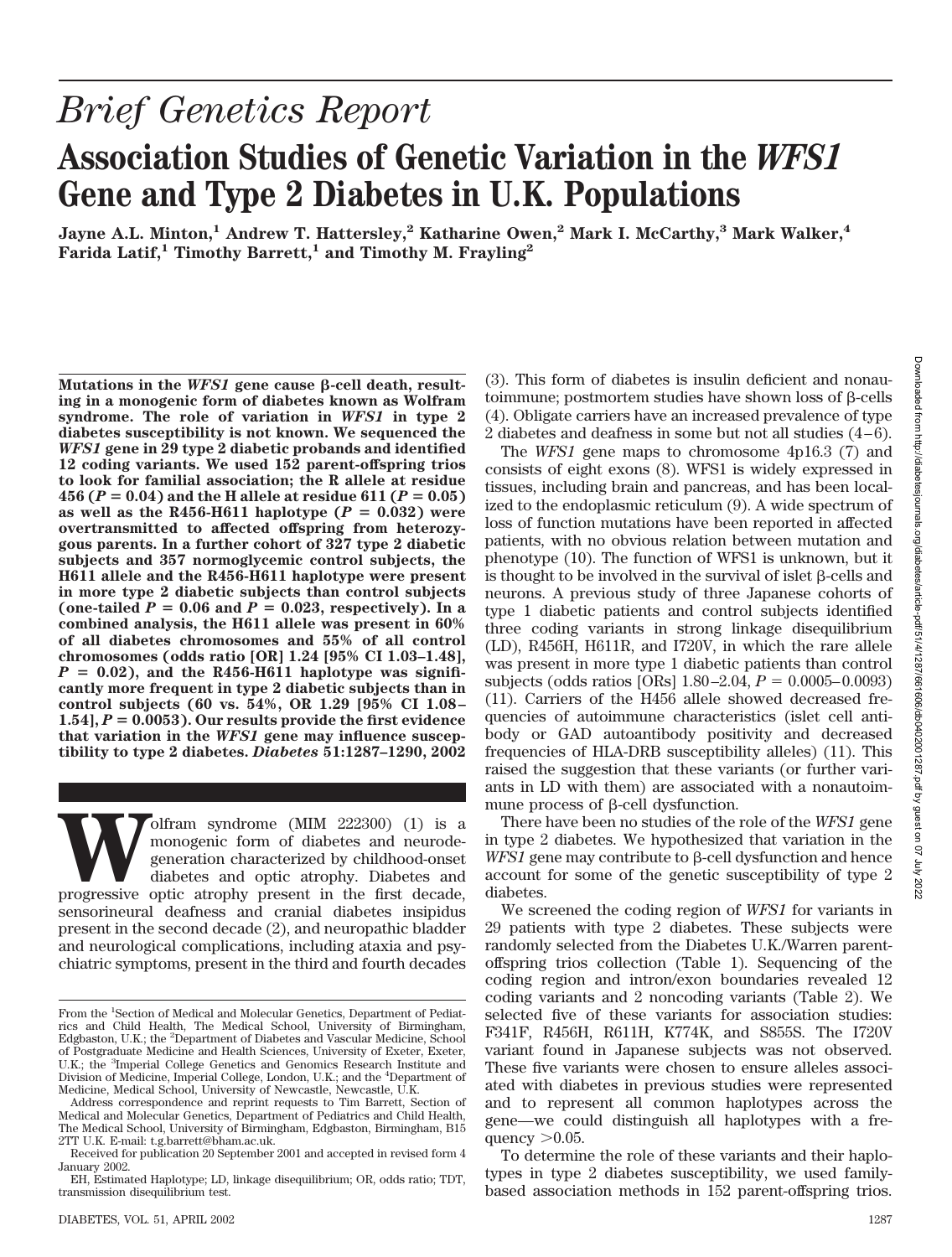| TABLE 1 |  |                                      |  |
|---------|--|--------------------------------------|--|
|         |  | Clinical details of subjects studied |  |

|                                          | Case subjects     |                   |                   |                   |  |
|------------------------------------------|-------------------|-------------------|-------------------|-------------------|--|
|                                          | Trios probands    | YT2D              | Type 2 diabetes   | Control subjects  |  |
| $\boldsymbol{n}$                         | 152               | 170               | 157               | 357               |  |
| Male $(\%)$                              | 63                | 54                | 57                | 50                |  |
| Age $(years)*$                           | $40(35-45)$       | $40.6(36.5-44.8)$ | $56(50-63)$       | $32(29-35)$       |  |
| <b>BMI</b>                               | $30.8(26.9-36.4)$ | $30.4(26.5-33.6)$ | $27.1(24.5-30.3)$ | $26.7(24.2-29.8)$ |  |
| Treatment                                |                   |                   |                   |                   |  |
| (% diet/oral hypoglycemic agent/insulin) | 21/64/15          | 12/36/53          | 15/65/20          |                   |  |

Continuous data are given as median (interquartile range). \*Age at diagnosis for case subjects, age at study for control subjects. YT2D, young onset type 2 diabetes.

Inclusion of other known types of diabetes in the probands was previously minimized through clinical, immunological (all subjects GAD autoantibody negative), and genetic tests (12).

Using the transmission disequilibrium test (TDT) (13), both the R456 and H611 alleles and the R456-H611 haplotype showed borderline significant overtransmission to affected offspring from heterozygous parents  $(P = 0.04,$  $P = 0.05$ , and  $P = 0.032$ , respectively) (Table 3). No significant deviations from the expected 50% transmission rates were observed for the three synonymous variants. However, the haplotype formed by the common alleles at all five positions showed borderline-significant overtransmission ( $P = 0.057$ ) (Table 3). These observations were not independent, as we observed strong LD among the five variants investigated  $(P = 0.002$  for LD between  $H611R$ and R456H and  $P < 0.000001$  for LD among all five variants).

To test these results further, we undertook a casecontrol study using an additional 323 patients with type 2 diabetes from two cohorts (170 young-onset subjects diagnosed at  $\leq$ 45 years of age and 157 subjects with at least one affected sibling) and 357 unrelated control subjects. All subjects were of white U.K. origin living in the county of Devon, U.K. (Table 1). We did not replicate the association with the R456H variant: the R456 allele was present in 94% of type 2 diabetic subjects and 96% of control subjects. For the H611*R* variant, the H allele was

TABLE 2

Variants found in screening 29 young-onset type 2 diabetic subjects

| Exon | Codon no.    | <b>Nucleotide</b><br>change | Frequency of<br>rare allele |
|------|--------------|-----------------------------|-----------------------------|
|      | Noncoding    | A71184G                     | 37/58 (63)                  |
|      | Noncoding    | C71190T                     | 37/58 (63)                  |
| 5    | K193Q        | A617C                       | 1/58(1.7)                   |
| 6    | R228R        | G684C                       | 17/58(29.3)                 |
| 8    | <b>I333V</b> | A997G                       | 4/58(6.9)                   |
| 8    | F341F        | C1023T                      | 5/58(8.6)                   |
| 8    | V395V        | T1183C                      | 24/58 (41.4)                |
| 8    | R456H        | G1367A                      | 3/58(5.2)                   |
| 8    | <b>N500N</b> | T1500C                      | 6/58(10.3)                  |
| 8    | H611R        | A1832G                      | 23/58 (39.6)                |
| 8    | W648R        | T1942C                      | 1/58(1.7)                   |
| 8    | <b>K774K</b> | G2322A                      | 5/58(8.6)                   |
| 8    | K811K        | A2433G                      | 20/58 (34.4)                |
| 8    | <b>S855S</b> | G2564A                      | 17/58 (29.3)                |
|      |              |                             |                             |

Frequency data are *n* (%).

present in 387/654 alleles (59%) from diabetic subjects compared with 392/714 alleles (55%) from control subjects (one-sided  $P$  value in the direction of TDT result,  $P = 0.06$ , OR 1.19 [95% CI 0.96–1.48]). The R456-H611 haplotype also occurred more frequently in diabetic subjects than in control subjects (one-sided  $P = 0.023$ ). When combining all results, the H611 allele is present at a higher frequency on type 2 diabetes chromosomes compared with control chromosomes (60 vs. 55%, OR 1.24 [1.03–1.48],  $P = 0.02$ ) (Table 4). The R456-H611 haplotype is also significantly more frequent in diabetic sujects than control subjects (60 vs. 54%, OR 1.29 [1.08–1.54],  $P = 0.0053$ ). All cohorts, individually and combined, were consistent with Hardy-Weinberg equilibrium  $(P = 0.41$  for all diabetic subjects and  $P = 0.59$  for all control subjects).

We sought further evidence for a role of the *WFS1* H611 allele in diabetes susceptibility by assessing  $\beta$ -cell dysfunction in control subjects. Fasting specific insulin and glucose were available for 351 normoglycemic subjects (median age 32 years). Using log-transformed estimates of  $\beta$ -cell function from the HOMA program (version 2.0) (14)  $H611H611$  homozygotes had reduced  $\beta$ -cell function compared with other subjects (130% [122.6–137.9] vs. 136.8%  $[131.6 - 142.4], P = 0.148,$  although this did not reach statistical significance, and the effect was weaker when all three genotypes were compared  $(P = 0.23)$ .

Our results show evidence for a possible association between *WFS1* gene variants and type 2 diabetes in the U.K. This is the first evidence for a role of WFS1 in susceptibility to type 2 diabetes. Association studies of gene variants with complex diseases are fraught with difficulties, including potential population stratification, low a priori odds of finding a genuine association (15), and lack of replication. In this study, we tried to avoid these potential pitfalls in a number of ways, including use of family-based association tests to avoid population stratification, selection of variants previously associated with a similar disease process in a gene in which rare mutations are known to cause  $\beta$ -cell dysfunction, and assessment of nominally significant results in secondary cohorts. Despite this, our results only reached significance (at  $P = 0.05$ ) when all data were compared; therefore, further replication is required to confirm or refute our findings.

There are a number of differences between our study and a recent Japanese study (11). In the Japanese study, the R611 allele is associated with type 1 diabetes, and in our study, the H611 allele is associated with type 2 diabetes. In addition, the H611 allele frequency differs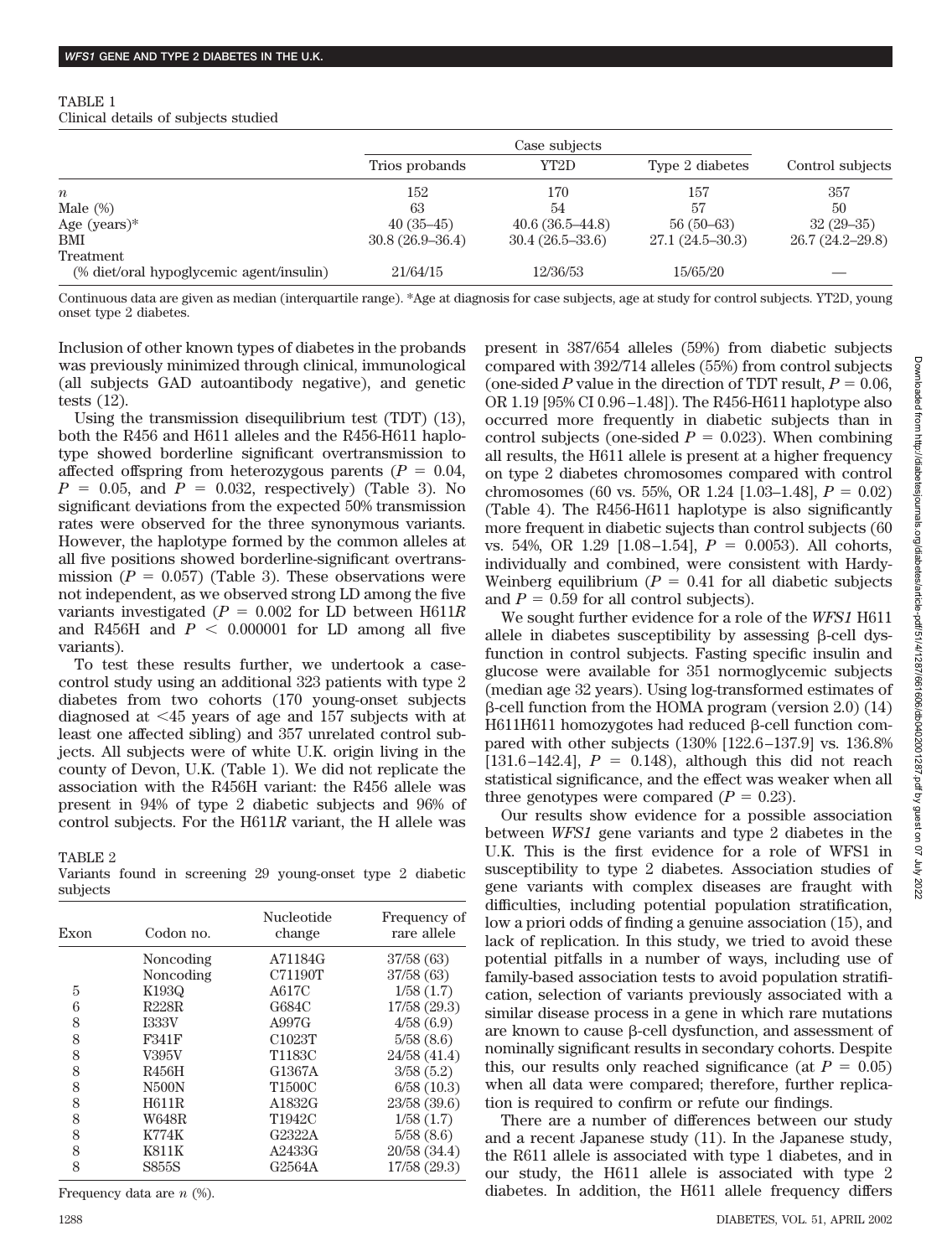| TABLE 3 |                                             |  |
|---------|---------------------------------------------|--|
|         | TDT results from 152 parent-offspring trios |  |

| Codon | Allele/haplotype* (frequency) | Transmitted | Untransmitted | Nominal $P$<br>value | Transmitted<br>rate <sup>†</sup> $(95\% \text{ CI})$ |
|-------|-------------------------------|-------------|---------------|----------------------|------------------------------------------------------|
| 341   | T(0.08)                       | 24          | 17            | 0.27                 | $0.59(0.43 - 0.74)$                                  |
| 456   | R(0.94)                       | 23          | 11            | 0.04                 | $0.68(0.52 - 0.83)$                                  |
| 611   | H(0.58)                       | 87          | 63            | 0.05                 | $0.58(0.50-0.66)$                                    |
| 774   | A(0.07)                       | 22          | 19            | 0.64                 | $0.54(0.38-0.69)$                                    |
| 855   | A(0.28)                       | 52          | 66            | 0.20                 | $0.44(0.35-0.53)$                                    |
|       | $1-R-H-1-(0.54)$              |             |               | 0.057                |                                                      |
|       | $2-R-R-2-1$ (0.06)            |             |               | 0.83                 |                                                      |
|       | $1-R-R-1-2(0.27)$             |             |               | 0.265                |                                                      |
|       | $X-R-H-X-X (0.56)$            |             |               | 0.032                |                                                      |
|       | $X-R-R-X-X (0.38)$            |             |               | 0.08                 |                                                      |

\*Amino acid symbol given if variant nonsynonymous. Analysis of haplotypes was limited to those consisting of all five variants that occur with a frequency  $>0.05$ , and those consisting of the two nonsynonymous variants that individually were nominally significant (and had a frequency 0.05). Allele 1, common allele; allele 2, rare allele. Haplotypes in sequence 341-456-611-774-855. †significance at 0.05 level if 95% Cls do not cross 0.5 (expected transmission rate).

greatly between the two populations (88.7% in Japanese vs. 55% in white U.K. population). Given the borderlinesignificant TDT result with the 1-R-H-1-1 haplotype (Table 3), the H611 allele may only be a marker of a disease susceptibility haplotype.

Currently, there are no functional studies to support our findings because the function of WFS1 is unknown. To increase our knowledge of  $\beta$ -cell metabolism, we need to establish the function of WFS1 and determine how variants alter  $\beta$ -cell function. Our findings have to be tested in other populations and if replicated, we need to quantify the risk of diabetes conferred by these variants.

## **RESEARCH DESIGN AND METHODS**

Table 1 gives details of the subjects from whom DNA was used. Type 2 diabetic subjects were from three sources: the previously described Diabetes U.K./Warren (type 2 diabetes) parent-offspring trios collection (12), a collection of young-onset (defined as  $>25$  and  $\leq 45$  years of age at diagnosis) type 2 diabetic subjects, and unrelated type 2 diabetic subjects who were found to have at least one affected sibling. All affected subjects were GAD autoantibody negative. Control subjects consisted of parents from a consecutive birth cohort with normal ( $\leq 6.0$  mmol/l) fasting glucose and/or normal  $HbA_{1c}$  levels  $(<6.0\%$ ; Diabetes Control and Complications Trial–corrected). Fasting specific insulin and glucose measurements were available for 98.3% of these control subjects, including 174 pregnant women at 28 weeks' gestation. All subjects were of white U.K. origin and lived in the county of Devon, U.K., with the exception of the trios probands, which consisted of white U.K. probands

#### TABLE 4 Summary of pooled analysis of H611R

from throughout the U.K. and was collected at three U.K. centers (Devon, London, and Newcastle).

**PCR amplification of coding region of WFS1.** In the present study, exon 8 was divided into nine overlapping fragments, and the primers used were the same as those previously described (8), except for the following: 5-TGGAGATGAAG GACAGGTAG-3, 5-TTCGCCTTCTTCATCCCGCT-3, 5-AGCAAGGACTGCATC CCCT-3, 5AACTGCACGCCCACCA-3, 5-TGGTGGGCGTGCTGCAGTT-3, 5- AGCAAGGACTGCATCCCCT-3, 5-CTCCAGGATGGTGCTGAACT-3, 5-CAG CGAGTTCAAAA-3, and 5-GGGTGGAGATGGCATGCAAT-3. PCRs were performed using *Taq* DNA polymerase (Gibco), and cycling conditions included an initial denaturation at 96°C for 5 min followed by 35 cycles at 95°C for 30 s. The annealing temperature was 60°C for exons 2–7, 54°C for exon 8 fragment 1, 51°C for exon 8 fragment 2, 58°C for exon 8 fragment 3, and 56°C for exon 8 fragments 4–9. Extension was at 72°C for 45 s and a final extension for 15 min at  $72^{\circ}$ C. MgCl<sub>2</sub> was used in PCR amplification at a final concentration of 1.5 mmol/l.

**Direct sequence analysis.** PCR products amplified as previously described from each exon were directly sequenced on both strands, if necessary, using a BigDye Terminator Cycle Sequencing Kit (PE Applied Biosystems).

**Genotyping.** PCR amplification was performed as previously described. Ten microliters PCR product was digested with 10 units restriction endonuclease (F341F alters a BcgI restriction site, R456H alters a BstUI restriction site, R611H alters a *Hha*I restriction site, K774K alters a ApoI restriction site, and S855S alters a HpHI restriction site) (New England Biolabs U.K., Hitchin, U.K.) in a 20-µl reaction at optimal temperature for  $>2$  h, followed by resolution of fragments on a 2% agarose gel in Tris-borate/EDTA (TBE) electrophoresis buffer and ethidium bromide staining. Results are shown in Table 3.

**Statistics.** All *P* values quoted are two-tailed unless stated otherwise. The TDT in the parent-offspring trios for both individual *WFS1* variants and haplotypes was performed using TRANSMIT (16). Transmisson rates were

|                                 | Allele frequency |                     | Genotype $n$ (frequency) |             |             |
|---------------------------------|------------------|---------------------|--------------------------|-------------|-------------|
|                                 | $\boldsymbol{n}$ | Η                   | HН                       | $_{\rm HR}$ | $_{\rm RR}$ |
| Case subjects                   |                  |                     |                          |             |             |
| Trios probands                  | 152              | 0.62                | 61 $(0.42)$              | 65(0.43)    | 26(0.17)    |
| YT2D                            | 170              | 0.59                | 57 (0.34)                | 85 (0.50)   | 28(0.16)    |
| Type 2 diabetes                 | 157              | 0.60                | 61(0.39)                 | 66 (0.42)   | 30(0.19)    |
| Total case subjects             | 479              | 0.60                | 179(0.38)                | 216(0.45)   | 84 (0.18)   |
| Control subjects                |                  |                     |                          |             |             |
| Untransmitted trios chromosomes | 152              | 0.54                | 43(0.28)                 | 79 (0.52)   | 30(0.20)    |
| Population control subjects     | 357              | 0.55                | 115(0.32)                | 162(0.45)   | 80(0.22)    |
| Total control subjects          | 509              | 0.55                | 158(0.31)                | 241 (0.48)  | 110 (0.22)  |
| OR (95% CI)                     |                  | $1.24(1.03-1.48)$ * |                          |             |             |
| P                               |                  | 0.020               | $0.07\dagger$            |             |             |

\*Based on allele frequency differences between case and control subjects; †based on a  $\chi^2$  test of all three genotypes between case and control subjects.